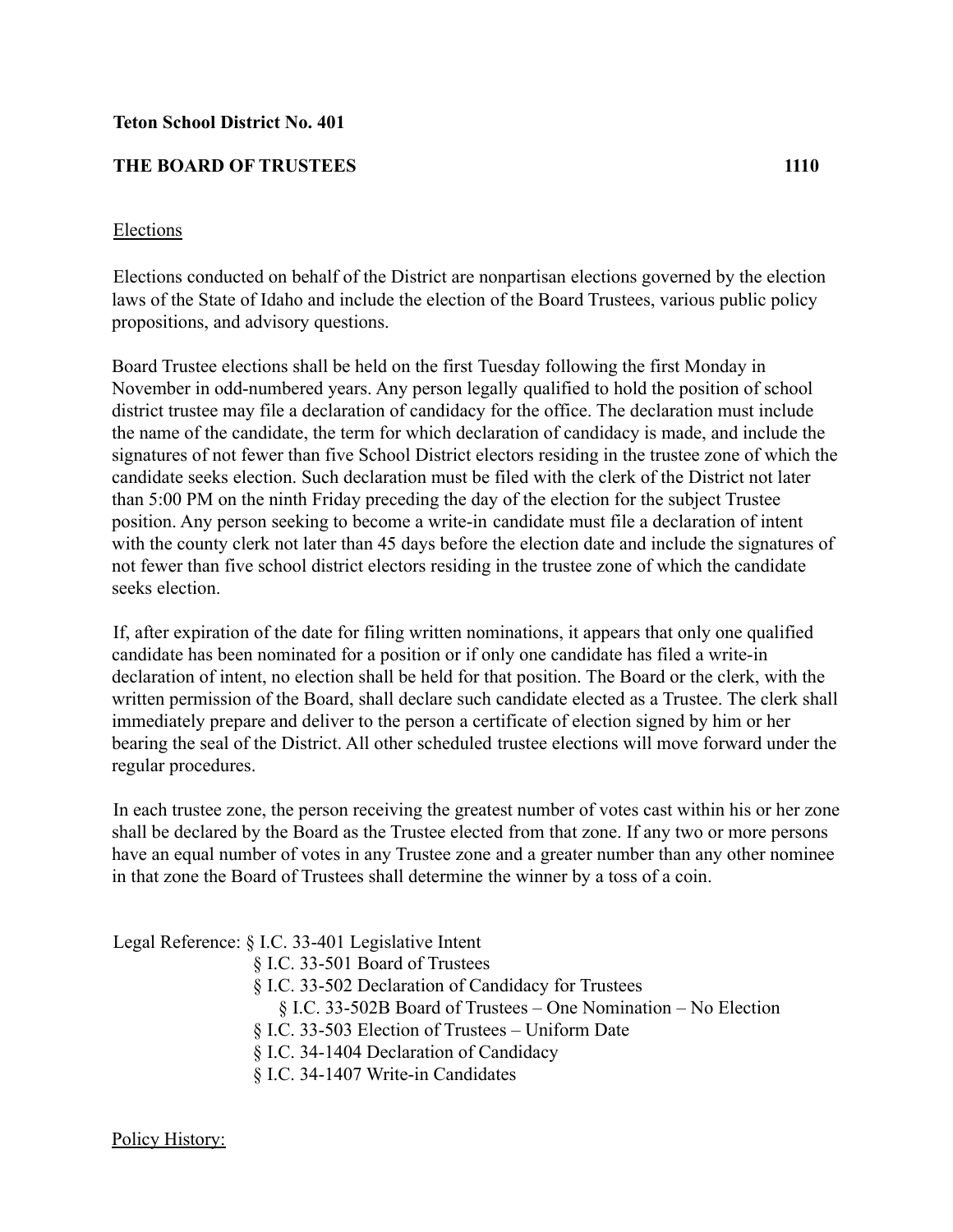1110-1 (ISBA 7/18 UPDATE)

Adopted on: August 10, 2009 Revised on: July 9, 2018 Reviewed on: March 8, 2021